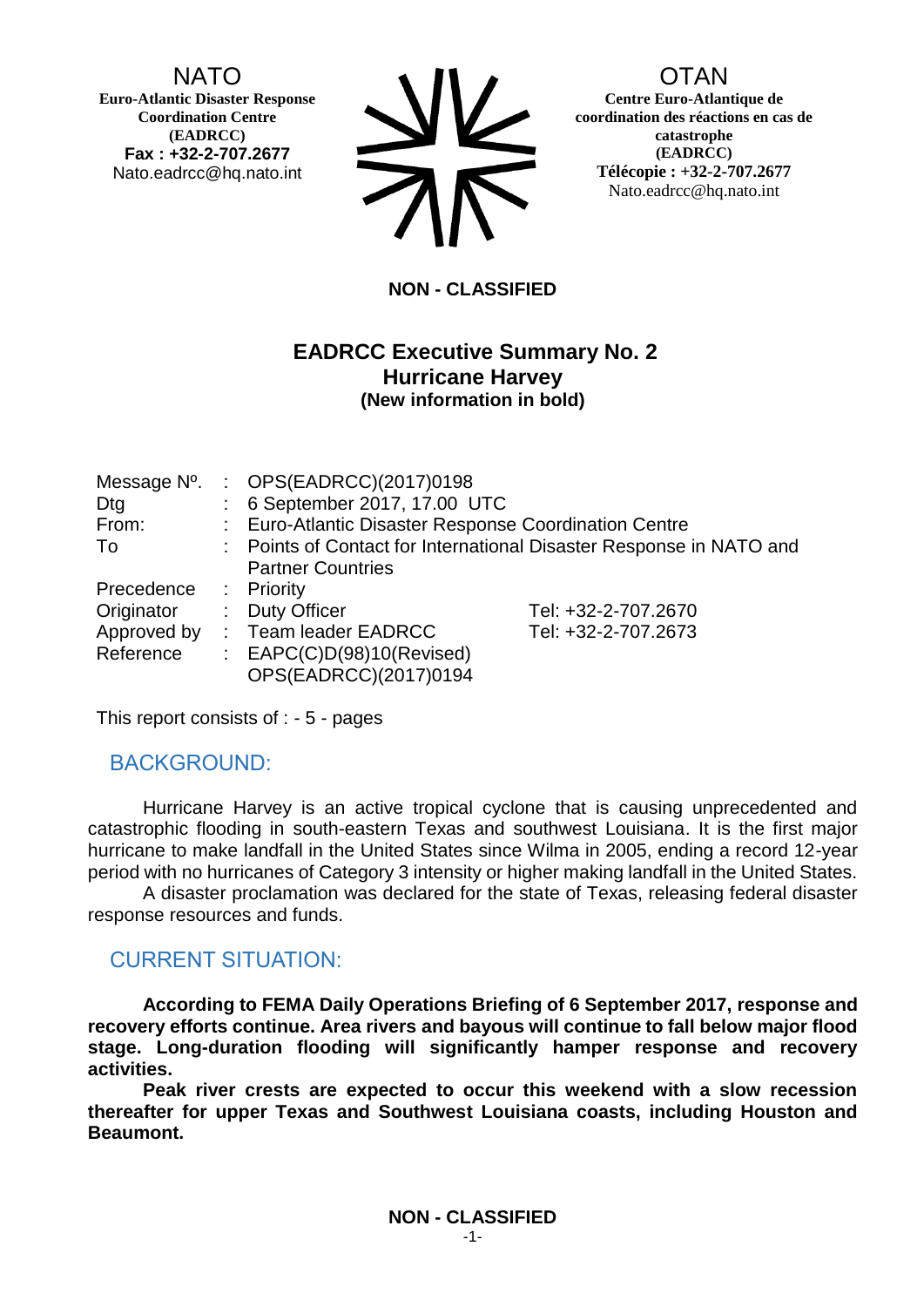



## IMPACT ANALYSIS:

#### **Impact Analysis of Hurricane Harvey:**

- **Damages:** 
	- o **Over 135k homes affected out of 2.7 million homes across 29 counties**
	- o **Over 22k homes may have major damage (over 5 feet of inundation) across 29 counties**
- **Shelters/occupants: 199 / 33 000 in Texas and 6 / 1 300 in Louisiana**
- **Transportation: Limited operations across the region**
	- o **Airports and Seaports: All open**
	- o **Roads/Bridges: Most major highways in Houston area re-opened; most roads in Beaumont area remain closed throughout the impacted area; portions of I-210 in Calcasieu Parish, Lousiana closed**
- **Communications: 103 000 landline customers out of service.**
- **Medical: 7 hospitals closed**
- **Power Outages: 57 000 customers without power in Texas**

# Major to Record River Flooding



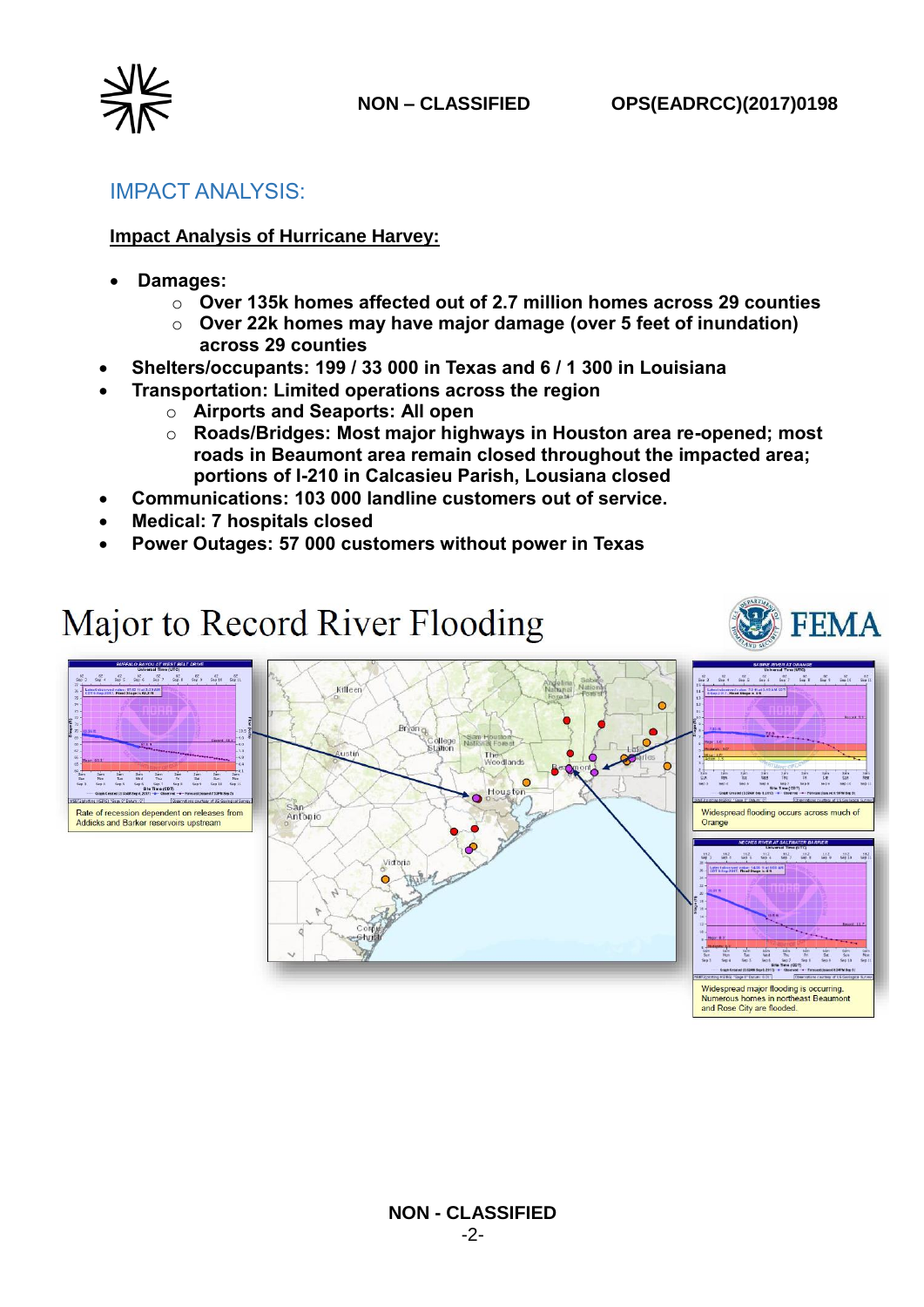





*Forecast for 6 to 8 of September*

#### **Hurricane Irma Preparation:**

- **Hurricane Irma continues to approach the US Virgin Islands and Puerto Rico;**
- **Maximum sustained winds 185 miles per hour;**
- **Some fluctuations in intensity are likely during the next day or two, but Irma is forecast to remain a powerful category 4 or 5 hurricane.**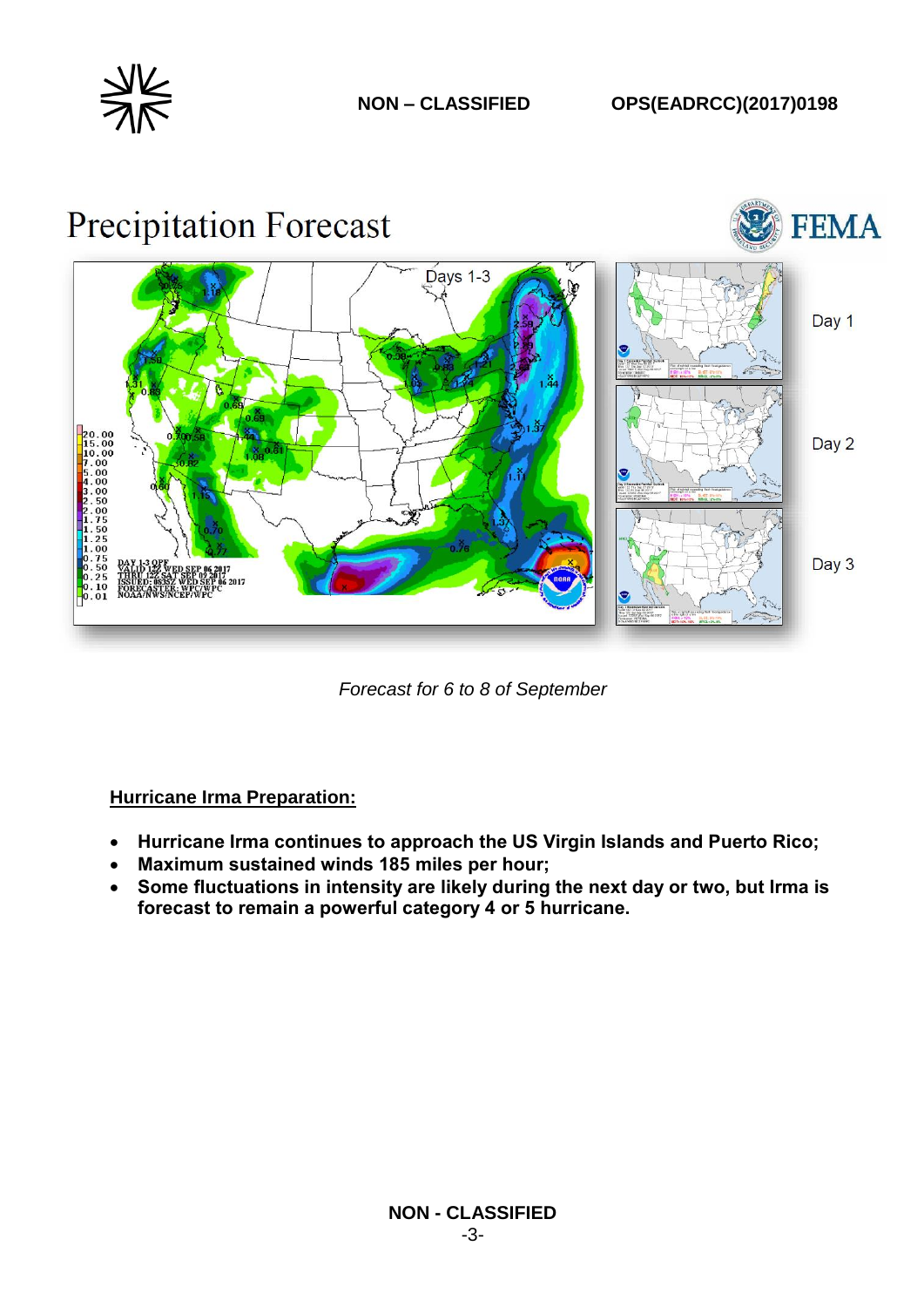



*Source: US National Hurricane Center*

*[http://www.nhc.noaa.gov/refresh/graphics\\_at1+shtml/145453.shtml?cone#contents](http://www.nhc.noaa.gov/refresh/graphics_at1+shtml/145453.shtml?cone#contents)*

## INTERNATIONAL ASSISTANCE:

**In support of Harvey recovery, Canada donated pediatric supplies, linens, hygiene kits and other essentials totalling 27,000 pounds that arrived on a C-130 at Kelly Air Force Base on September 3rd. Donations were delivered to the Salvation Army for distribution to survivors.**

The United States is grateful for the offers of support already received from the international community, and encourages those nations interested in supporting the response